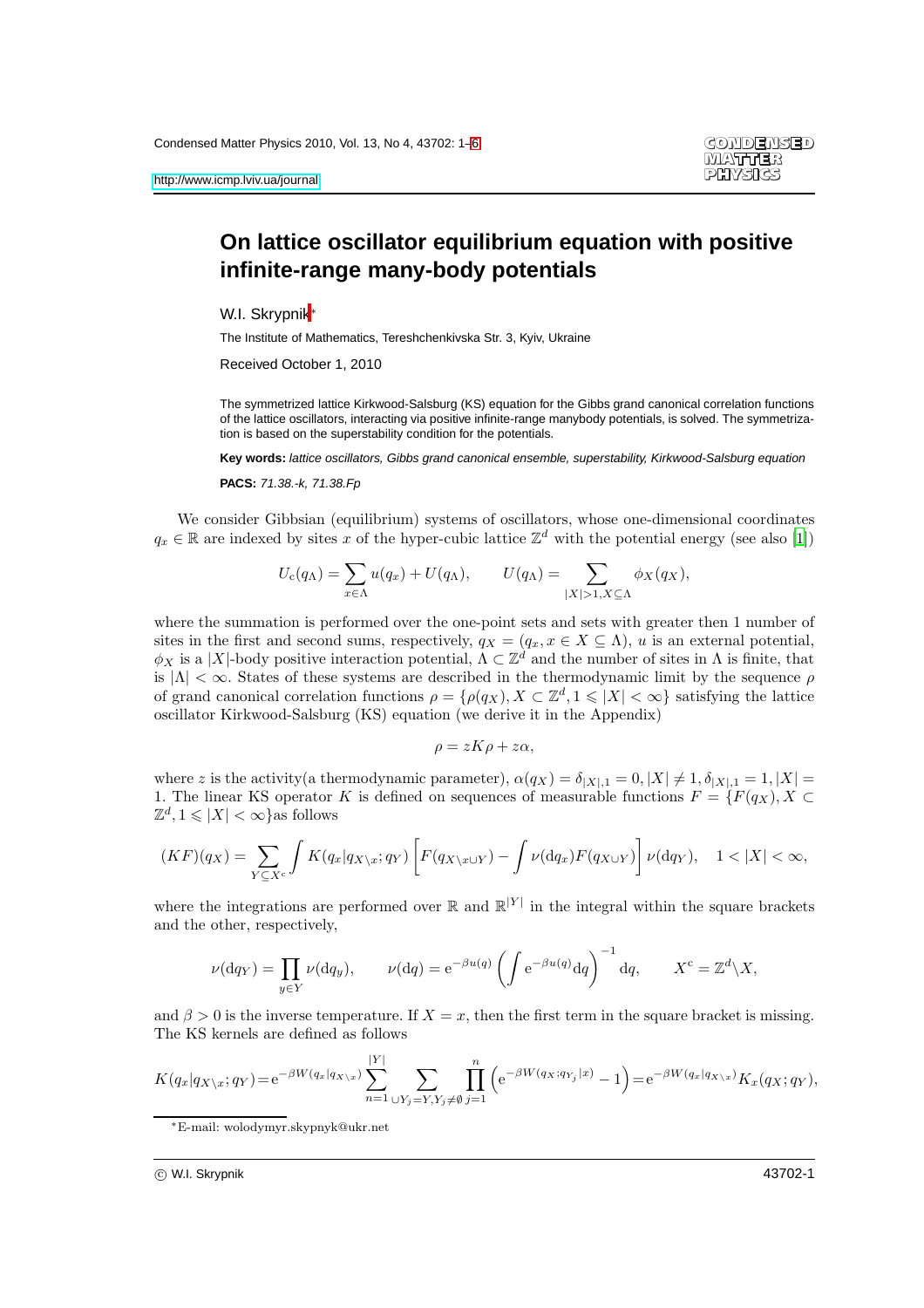$$
W(q_x|q_Y) = U(q_x,q_Y) - U(q_Y) \geq 0, \qquad W(q_X;q_Y|x) = \sum_{x \in Z \subseteq X} u_{Z \cup Y}(q_{Z \cup Y}).
$$

Where the summation in the expression for the KS kernel is performed over  $n$  subsets whose union is Y. We will also demand that the superstability condition  $[2]$  for positive potentials should hold

$$
u_Y(q_Y) \leqslant J_Y \sum_{y \in Y} v(q_y), \qquad N_0 = \int e^{\beta \gamma v(q)} \nu(\mathrm{d}q) < \infty, \qquad \gamma > 0,
$$

 $||J||_1 = \max_{x} \sum_{Y, x \in \mathcal{F}}$  $\sum_{Y,x\in Y} J_Y <\infty$  and the summation is performed over subsets of  $\mathbb{Z}^d$  containing a site x.

Usually the considered systems are described by canonical correlation functions [\[3](#page-5-3), [4\]](#page-5-4) which are determined in the high-temperature regime by convergent cluster expansions. One hopes to show that they satisfy the KS equation by analogy with correlation functions of particle systems [\[5\]](#page-5-5). It is well known that the canonical ensemble correlation functions generate vacuum averages in the lattice boson Euclidean quantum field theory for the case of the nearest neighbor bilinear pair potential [\[6](#page-5-6), [7](#page-5-7)].

The KS equation for an integer valued spin Ising model with a pair potential, whose solutions describe vacuum field averages in the two-dimensional lattice Higgs-Villain model, appeared earlier in [\[8\]](#page-5-8). The case of unbounded spins (oscillator variables sometimes are treated as unbounded continuous spins) is more complicated than the case of bounded spins or lattice gas and the results concerning solutions of the KS operator for the latter, exposed in [\[9\]](#page-5-9), cannot be easily generalized to unbounded spins either for infinite-range manybody or non-positive potentials (this conclusion follows from [\[8\]](#page-5-8)).

In [\[1](#page-5-1)] we considered the case of finite-range positive manybody potentials and super-stable pair potentials with a different representation of the KS kernels and showed that for positive pair potentials the KS equation is easily solved. For a non-positive pair potential we proposed to symmetrize the KS operator (with respect to the super-stability condition) and established that the symmetrized KS equation (the KS equation with the symmetrized KS operator) can be solved proving that the symmetrized KS operator is bounded in a natural Banach space  $\mathbb{E}_{f,\xi}$  which will be used by us in this paper. But our method failed for infinite-range manybody potentials. Starting with the above representation for the KS kernels we are able to derive in this paper the basic bound

$$
\bar{K}_x(q_X) \leq \exp\left\{\xi\beta(c_1 + c_2v(q_x) + W'(x|q_X))\right\},\tag{1}
$$

where  $c_1, c_2$  do not depend on oscillator variables and lattice sites and

$$
\overline{K}_x(q_X) = \sum_{Y \subseteq X^c} \xi^{|Y|} \int |K(q_x|q_{X\setminus x}; q_Y)| \nu'(dq_Y), \qquad \nu'(dq_Y) = \exp\left\{\sum_{x \in Y} f(q_x)\right\} \nu(dq_Y),
$$
  
\n
$$
W'(x|q_X) = \sum_{y \in X \setminus x} v(q_y) \sum_{Y \subseteq (x \cup y)^c} J_{x \cup y \cup Y} (1 + N_0)^{|Y|}.
$$

Note that positivity of W permits to substitute  $K_x(q_X; q_Y)$  into the expression for the kernel  $\bar{K}_x(q_X)$  instead of  $K_x(q_X; q_Y)$ . W' satisfies the following remarkable inequality

$$
\sum_{x \in X} W'(x|q_X) = \sum_{x \in X} v(q_x) \sum_{y \in X \backslash x} \sum_{Y \subseteq (x \cup y)^c} J_{y \cup x \cup Y}(1 + N_0)^{|Y|} \n\leq \sum_{x \in X} v(q_x) \sum_{y \in (x)^c} \sum_{Y \subseteq (x \cup y)^c} J_{y \cup x \cup Y}(1 + N_0)^{|Y|} \leq |J|_1 \sum_{x \in X} v(q_x),
$$
\n(2)

where

$$
|J|_{l} = \max_{x} |J|_{l}(x), \qquad |J|_{l}(x) = \sum_{Z \subseteq (x)^{c}} J_{x \cup Z} (1 + N_{0})^{|Z|} (|Z| + 1)^{l-1}, \qquad l \geq 1.
$$

43702-2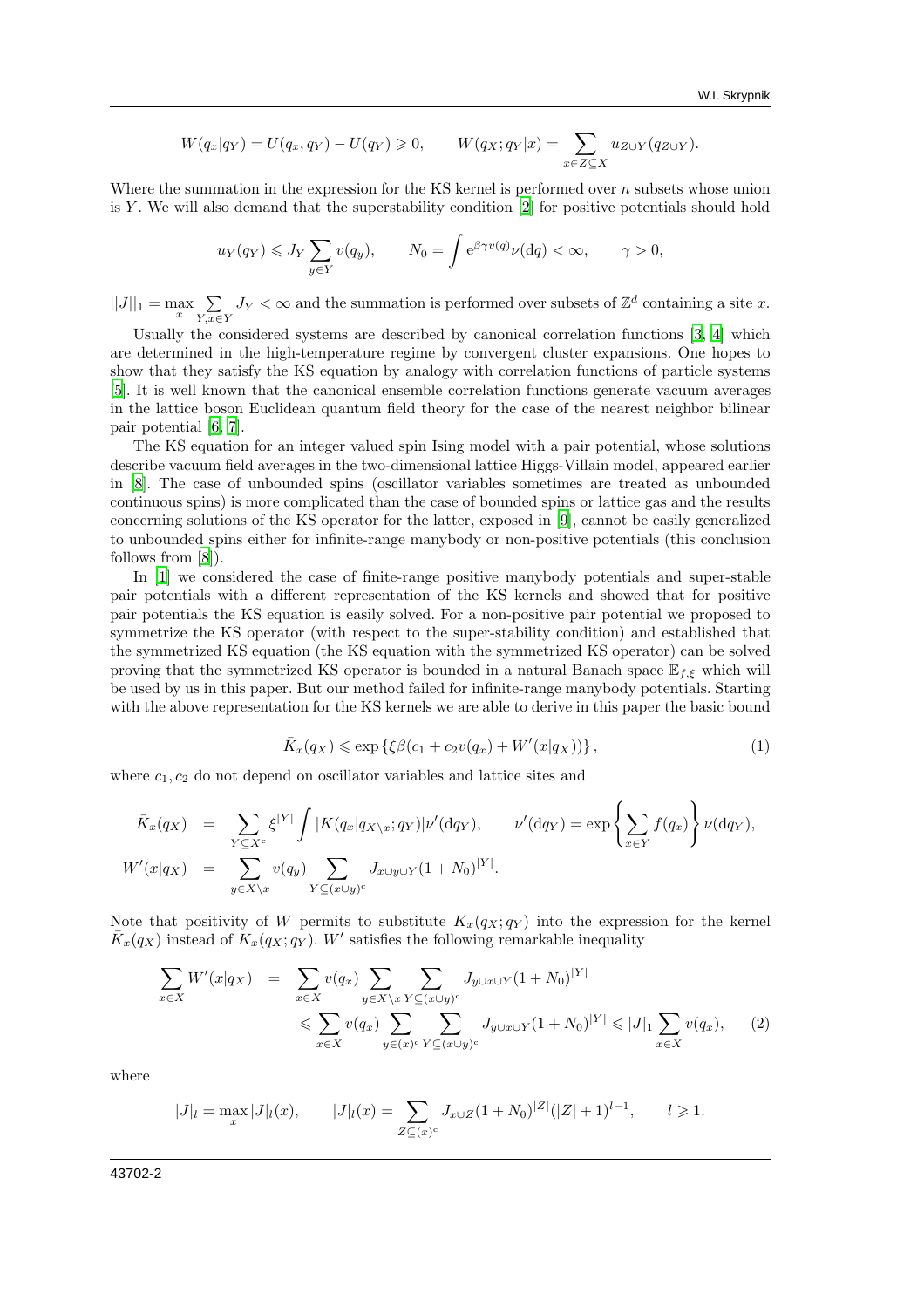The basic bound (1) permits to symmetrize the KS operator and prove that the symmetrized operator is bounded in the Banach space  $\mathbb{E}_{f,\xi}$  which is the linear space of sequences  $F = \{F_X(q_X), X \subset$  $\mathbb{Z}^d, 1 \leqslant |X| < \infty$  of measurable functions with the norm

$$
||F||_{f,\xi} = \max_{X} \xi^{-|X|} \operatorname{ess} \sup_{q_X} \exp \left\{-\sum_{x \in X} f(q_x)\right\} |F_X(q_X)|, \qquad f(q) = \gamma \beta v(q).
$$

Let  $\chi_x(q_X)$  be the characteristic(indication) function of the set  $D_x$  where the inequality

$$
W'(x|q_X) \leqslant |J|_1 v(q_x) \tag{2'}
$$

holds. Then (2) implies that  $\bigcup_{x \in X} D_x = \mathbb{R}^{|X|}$  or

$$
\sum_{x \in X} \chi_x(q_X) \geq 1
$$

since  $D_x$  may intersect for different x. It is more convenient to deal with  $\chi_x^*$ 

$$
\chi_x^*(q_X) = \left(\sum_{y \in X} \chi_y(q_X)\right)^{-1} \chi_x(q_X), \qquad \sum_{x \in X} \chi_x^*(q_X) = 1. \tag{3}
$$

The symmetrized KS operator  $\tilde{K}$  is given by

$$
(\tilde{K}F)(q_X) = \sum_{x \in X} \chi_x^*(q_X) \sum_{Z \subseteq X^c} \int K(q_x |_{X \setminus x}; q_Z) \left[ F(q_{X \setminus x \cup Z}) - \int \nu(\mathrm{d}q_x) F(q_{X \cup Z}) \right] \nu(\mathrm{d}q_Z),
$$

where for  $X = x$  the first term in the square bracket corresponding to  $Z = \emptyset$  is equal to zero. The symmetrized KS equation

$$
\rho = z\tilde{K}\rho + z\alpha \tag{4}
$$

is derived after multiplying both sides of the KS equation by the characteristic function  $\chi_x^*(q_X)$ and applying (3). Our main result is formulated in the following theorem.

**Theorem.** Let  $\gamma \geq 2\xi|J|_1$ ,  $G(\xi) = \xi N'_0|J|_2$ , where  $N'_0 = N_0^{-1} \int v(q) \nu'(dq)$ . Then the norm of the symmetrized KS operator in the Banach space  $\mathbb{E}_{f,\xi}$  satisfies the following bound  $||\tilde{K}||_{f,\xi} \leq$  $(\xi^{-1} + N_0)e^{\beta G(\xi)}$  and the vector  $\rho$  from the space  $\mathbb{E}_{f,\xi}$ 

$$
\rho=\sum_{n\geqslant 0}z^{n+1}\tilde{K}^n\alpha
$$

determines the unique solution of the symmetrized KS equations in  $\mathbb{E}_{f,\xi}$  if  $|z| < ||\tilde{K}||_{f,\xi}^{-1}$ .

**Proof.** If the basic bound (1) holds then the proof is almost trivial since for the norm of the KS operator we have the following inequality

$$
||\tilde{K}||_{\xi,f} \leq (\xi^{-1} + N_0) \max_X \operatorname*{ess} \sup_{q_X} \bar{K}(q_X|f), \qquad \bar{K}(q_X|f) = \sum_{x \in X} \chi_x^*(q_X) e^{-f(q_x)} \bar{K}_x(q_X).
$$

As a result of (2') and (3) one obtains for  $\gamma \geq \xi(c_2 + |J|_1)$ 

$$
\overline{K}(q_X|f) \leqslant e^{c_1\xi\beta} \underset{q}{\operatorname{ess\,sup}} \exp\left\{-\gamma\beta v(q) + \beta \xi(c_2 + |J|_1)v(q)\right\} = e^{c_1\xi\beta}.
$$

The most simple choice is  $\xi = (\beta c_1)^{-1}$ . The theorem will be proved if we prove the basic bound (1) and show that  $c_1 = N'_0 |J|_2$ ,  $c_2 = |J|_1$ .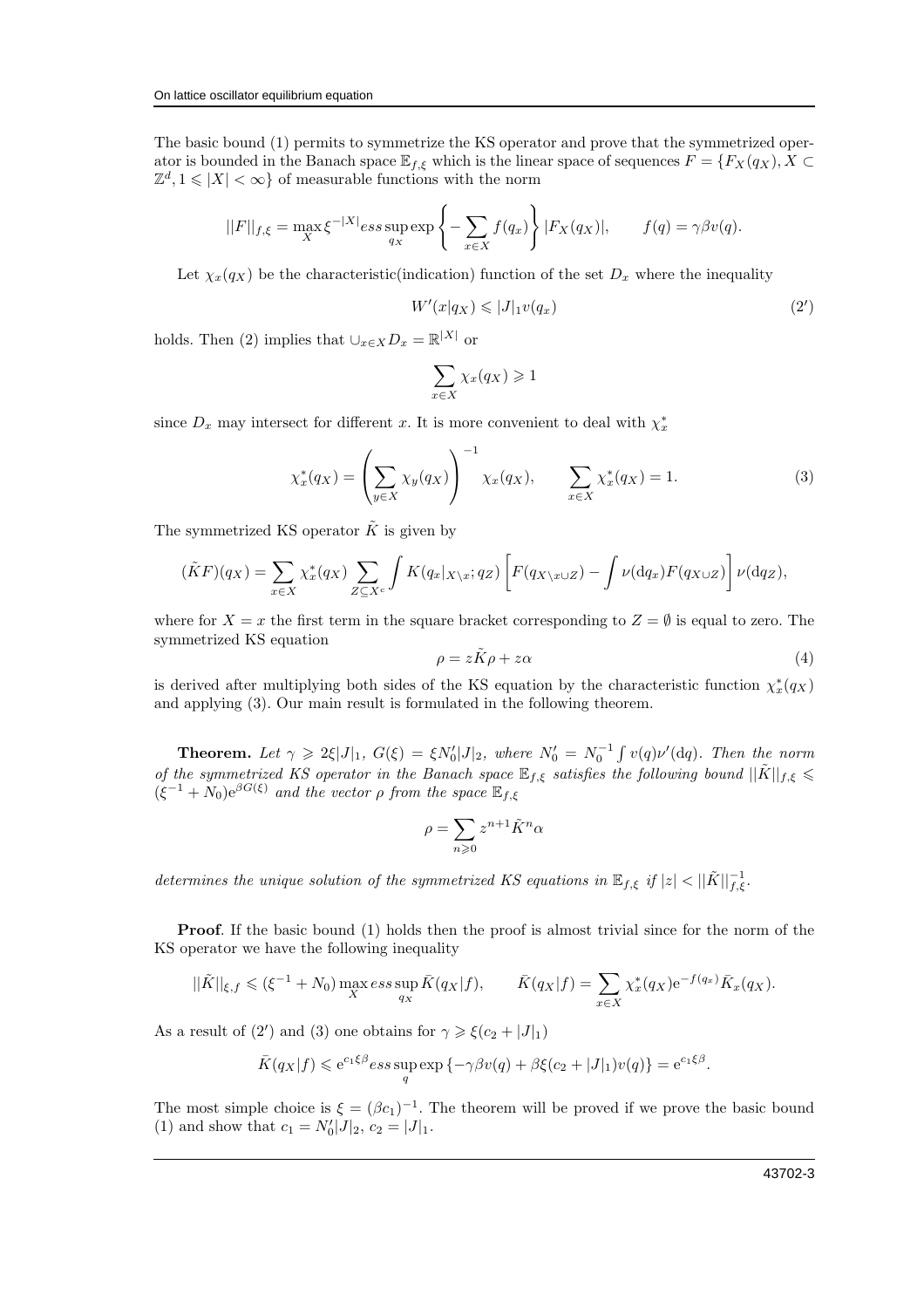Proof of the basic bound (1). We have the following inequalities which are analogues of the inequalities for the KS kernels for the lattice gas systems from [\[9\]](#page-5-9)

$$
\bar{K}_x(q_X) \leqslant \sum_{Y \subseteq X^c} \xi^{|Y|} \sum_{l=1}^{|Y|} \sum_{\cup Y_j = Y} \prod_{j=1}^l \int |e^{-\beta W(q_X; q_{Y_j}|x)} - 1| \nu'(dq_{Y_j})
$$
\n
$$
= \sum_{n \geqslant 0} \xi^n \sum_{|Y| = n, Y \subseteq X^c} \sum_{l=1}^n \sum_{\cup Y_j = Y} \prod_{j=1}^l \int |e^{-\beta W(q_X; q_{Y_j}|x)} - 1| \nu'(dq_{Y_j})
$$
\n
$$
\leqslant \sum_{n \geqslant 0} \frac{\xi^n}{n!} \left[ \sum_{Y \subseteq X^c} \int |e^{-\beta W(q_X; q_{Y}|x)} - 1| \nu'(dq_{Y}) \right]^n
$$
\n
$$
= \exp \left\{ \xi \sum_{Y \subseteq X^c} \int |e^{-\beta W(q_X; q_{Y}|x)} - 1| \nu'(dq_{Y}) \right\}.
$$

Hence, for positive potentials  $u_Y \geq 0$  one derives the following estimate

$$
\bar{K}_x(q_X) \leq \exp\left\{ \xi \beta \sum_{Y \subseteq X^c} \int |W(q_X; q_Y|x)| \nu'(\mathrm{d}q_Y) \right\}.
$$
\n<sup>(5)</sup>

Moreover,

$$
|W(q_X; q_Y|x)| \leqslant \sum_{x \in Z \subseteq X} |u_{Z \cup Y}(q_{Z \cup Y})| \leqslant \sum_{x \in Z \subseteq X} J_{Z \cup Y} \sum_{y \subseteq Z \cup Y} v(q_y)
$$
  

$$
= \sum_{x \in Z \subseteq X} J_{Z \cup Y} \left[ \sum_{y \in Y} v(q_y) + \sum_{y \in Z \setminus x} v(q_y) + v(q_x) \right].
$$

Then the last inequality yields

$$
\int |W(q_X; q_Y|x)| \nu'(dq_Y) \leq N_0^{|Y|} \sum_{Z \subseteq X \setminus x} J_{x \cup Z \cup Y} \left[ N_0'|Y| + \sum_{y \in Z \setminus x} v(q_y) + v(q_x) \right]
$$
  
=  $N_0^{|Y|} \sum_{Z \subseteq X \setminus x} J_{x \cup Z \cup Y} [N_0'|Y| + v(q_x)] + N_0^{|Y|} \sum_{y \in X \setminus x} v(q_y) \sum_{Z \subseteq X \setminus (x \cup y)} J_{y \cup x \cup Z \cup Y}.$ 

Here we utilized the equality

$$
\sum_{Y \subseteq \Lambda} \sum_{y \in Y} F(Y; y) = \sum_{y \in \Lambda \setminus X} \sum_{Y \subseteq \Lambda \setminus y} F(Y \cup y; y).
$$

As a result

$$
\sum_{Y \subseteq X^c} \int |W(q_X; q_Y|x)| \nu'(dq_Y) \leq N'_0 |J|_2 + |J|_1 v(q_x) + W'(x|q_X).
$$

The last inequality and (5) prove the basic bound. The theorem is proven.

The analogue of the theorem can be easily proven for the quantum lattice oscillator KS equation generalizing the result of [\[10](#page-5-10)] where only finite-range manybody potentials (special non-positive) were considered. The theorem can be also easily generalized to the classical case of special nonpositive infinite-range manybody potentials from [\[10\]](#page-5-10).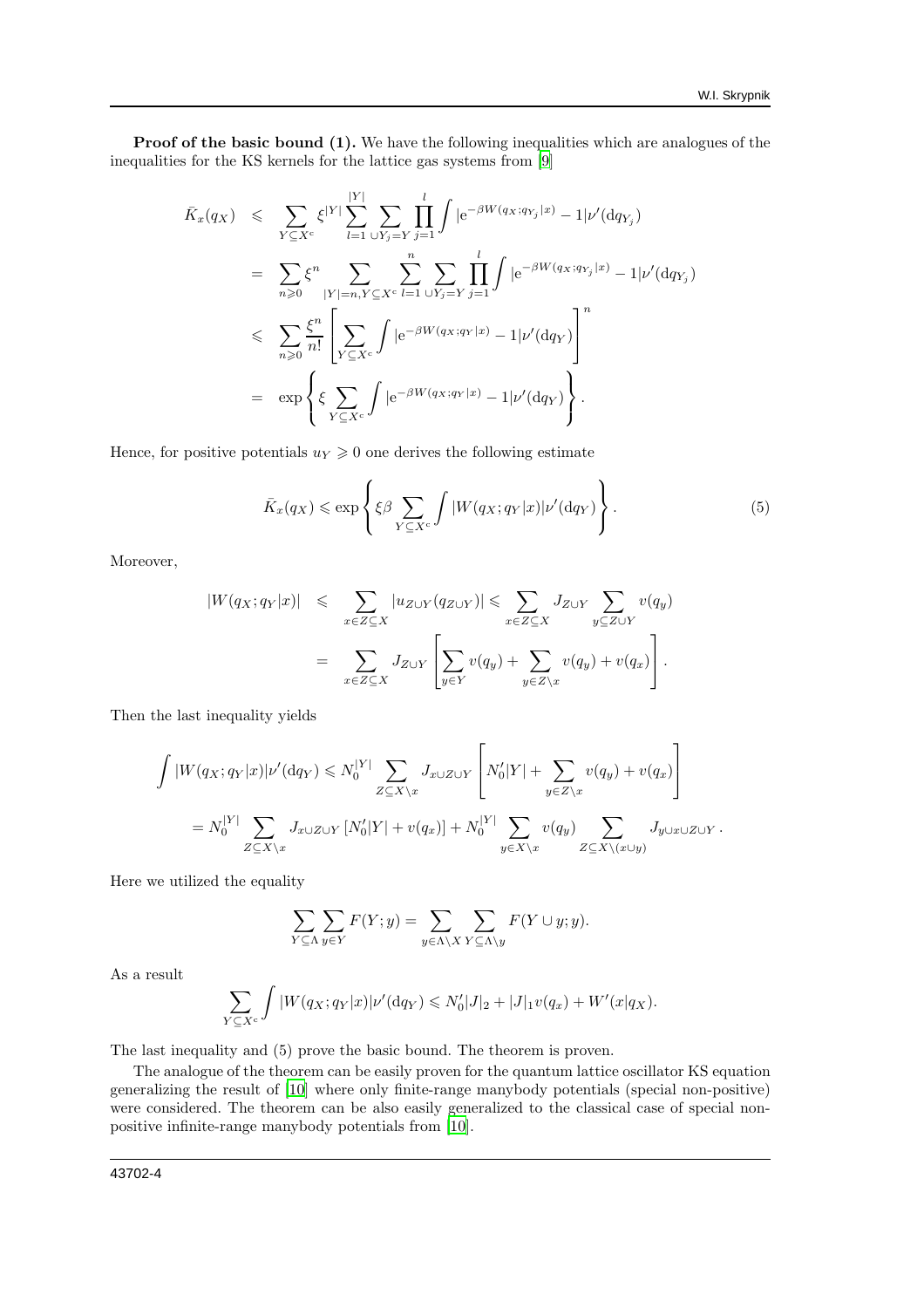## **1. Appendix**

To derive the KS equation one has to start from the following expression for the grand canonical correlation functions in a compact set Λ

$$
\rho^{\Lambda}(q_X) = \chi_{\Lambda}(X) \Xi_{\Lambda}^{-1} \sum_{Y \subseteq \Lambda \backslash X} z^{|Y \cup X|} \int \nu(\mathrm{d}q_Y) e^{-\beta U(q_{X \cup Y})},
$$

where  $\chi_{\Lambda}$  is the characteristic function of  $\Lambda$ , the grand partition function  $\Xi_{\Lambda}$  coincides with the numerator of the right-hand side of the empty set  $X$ . The usual Gibbs correlation functions are derived by multiplying the righthand side of the last equality by the  $\exp\{-\beta \sum_{n=1}^{\infty}$  $\sum_{x \in \Lambda} u(q_x) \} (\int e^{-\beta u(q)} dq)^{-|X|}$ 

and renormalizing the activity by the multiplier  $\int e^{-\beta u(q)} dq$ . We have the equality

$$
U(q_{X\cup Y}) = U(q_{X\cup Y\setminus x}) + W(q_x|q_{X\setminus x\cup Y}).
$$
\n<sup>(6)</sup>

In order to derive the finite-volume KS equation one has to represent the exponent of  $-\beta W(q_x|q_{X\setminus x\cup Y})$  in terms of the KS kernels. Let

$$
\tilde{W}(q_X; q_Y|x) = \sum_{x \in Z \subseteq X} \sum_{\emptyset \neq S \subseteq Y} u_{Z \cup S}(q_{Z \cup S}) = \sum_{\emptyset \neq S \subseteq Y} W(q_X; q_S|x).
$$

Then

$$
W(q_x|q_{X\setminus x}, q_Y) = W(q_x|q_{X\setminus x}) + \tilde{W}(q_X; q_Y|x),
$$

and

$$
e^{-\beta \tilde{W}(q_X;q_Y|x)} = \prod_{\emptyset \neq S \subseteq Y} \left(1 + \left(e^{-\beta W(q_X;q_S|x)} - 1\right)\right) = \sum_{S \subseteq Y} K_x(q_X;q_S), \qquad K_x(q_X;q_\emptyset) = 1.
$$

Then, using (6) and substituting this equality into the expression of the finite volume grand canonical correlation functions one obtains

$$
\rho^{\Lambda}(q_X) = \Xi_{\Lambda}^{-1} \chi_{\Lambda}(X) \sum_{Y \subseteq \Lambda \backslash X} z^{|Y \cup X|} \int \nu(\mathrm{d}q_Y) e^{-\beta U(q_{X \cup Y \backslash x})} \sum_{S \subseteq Y} K(q_x | q_{X \backslash x}; q_S)
$$
  
\n
$$
= \Xi_{\Lambda}^{-1} \chi_{\Lambda}(X) \sum_{Y \subseteq \Lambda \backslash X} z^{|Y \cup X|} \sum_{S \subseteq Y} \int \nu(\mathrm{d}q_Y) K(q_x | q_{X \backslash x}; q_S) e^{-\beta U(q_{X \cup Y \backslash x})}
$$
  
\n
$$
= z \sum_{Z \subseteq \Lambda \backslash X} \int \nu(\mathrm{d}q_Z) K(q_x | q_{X \backslash x}; q_Z) \Xi_{\Lambda}^{-1} \chi_{\Lambda}(X \cup Z)
$$
  
\n
$$
\times \sum_{Y \subseteq \Lambda \backslash (Z \cup X)} z^{|Y \cup X \cup Z|-1} \int \nu(\mathrm{d}q_Y) e^{-\beta U(q_{X \backslash x}, q_Y)}.
$$

The equality

$$
\rho^{\Lambda}(q_{X\setminus x}) = \Xi_{\Lambda}^{-1} \chi_{\Lambda}(X\setminus x) \sum_{Y \subseteq (\Lambda \setminus X) \cup x} z^{|Y \cup X|-1} \int \nu(\mathrm{d}q_{Y}) e^{-\beta U(q_{X\setminus x}, q_{Y})}
$$

leads to

$$
\begin{aligned} \Xi_{\Lambda}^{-1} \chi_{\Lambda}(X \cup Z) & \sum_{Y \subseteq \Lambda \setminus (Z \cup X)} z^{|Y \cup X \cup Z|-1} \int \nu(\mathrm{d}q_Y) e^{-\beta U(q_{X \setminus x}, q_Y)} \\ &= \chi_{\Lambda}(x) (\rho^{\Lambda}(q_{X \setminus x \cup Z}) - \int \nu(\mathrm{d}q_x) \rho^{\Lambda}(q_{X \cup Z})). \end{aligned}
$$

43702-5